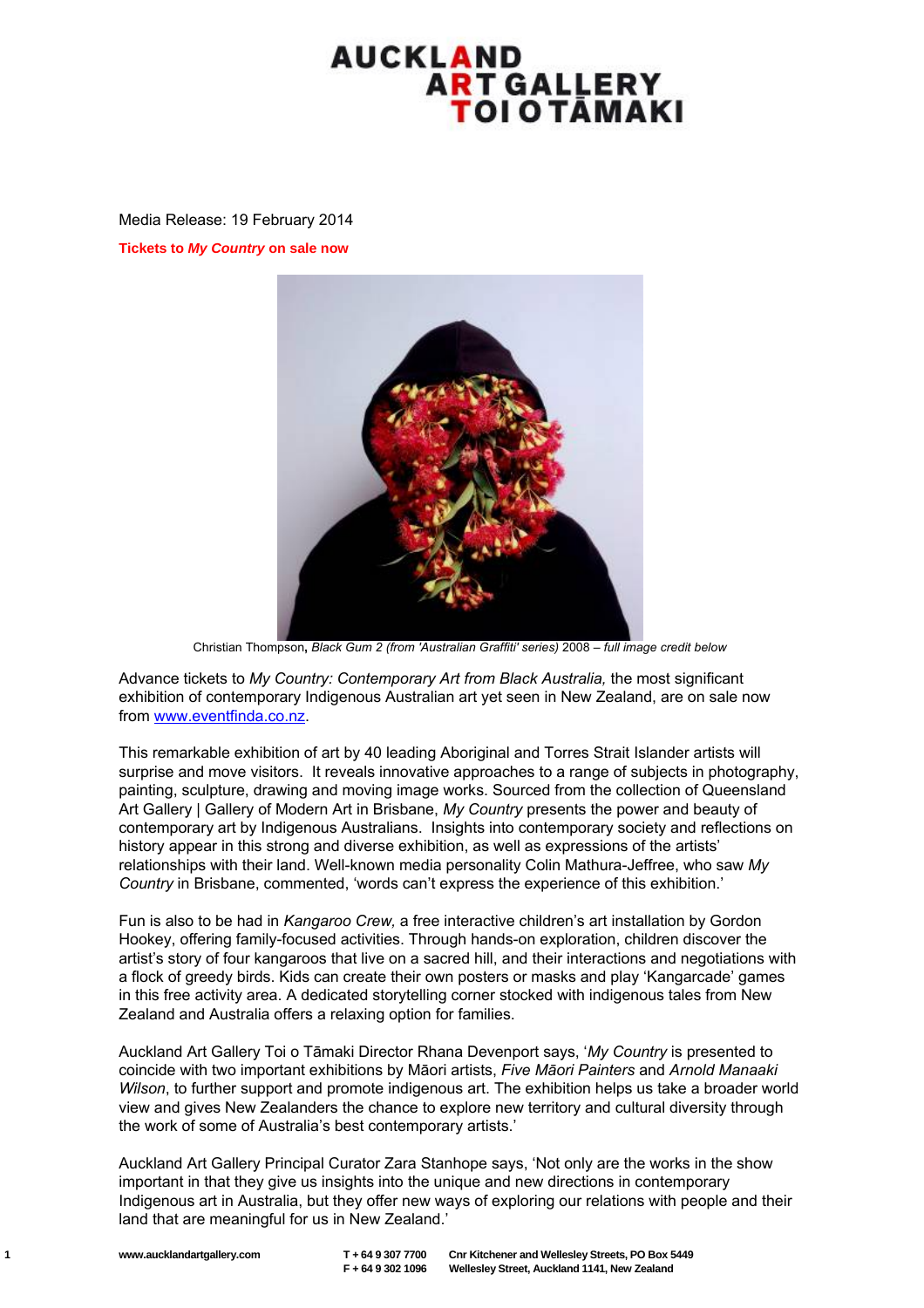## AUCKLAND ART GALLERY TOI O TÂMAKI

Adult admission to *My Country* is \$15 on weekends and \$10 on weekdays. Children 12 years and under are given free entry. Entry to the *Kangaroo Crew* Children's Art Centre exhibition is free. *My Country* opens Friday 28 March and closes on Sunday 20 July 2014. Auckland Art Gallery is open daily from 10am – 5pm, except for Christmas Day.

*My Country: Contemporary Art from Black Australia* is a Queensland Art Gallery | Gallery of Modern Art Touring Exhibition. The presentation of *My Country* in Auckland and the visit of exhibiting artists has been assisted by the Australian Government through the Australia Council for the Arts, its funding and advisory body.

- ENDS –

Exhibition partners:





Auckland Art Gallery Toi o Tāmaki is part of:



Image credit:

## **Christian Thompson**

Bidjarra/Kunja people Australia QLD/NSW/VIC b.1978 *Black Gum 2 (from 'Australian Graffiti' series)* 2008 Type C photograph on paper, ed. 7/10 108 x 110cm; 100 x 100cm (comp.) Purchased 2008. The Queensland Art Gallery Foundation Grant

## **For more information please contact:**

**Jade Lucas**  Communications Officer Auckland Art Gallery Toi o Tāmaki **P** +64 9 307 7706